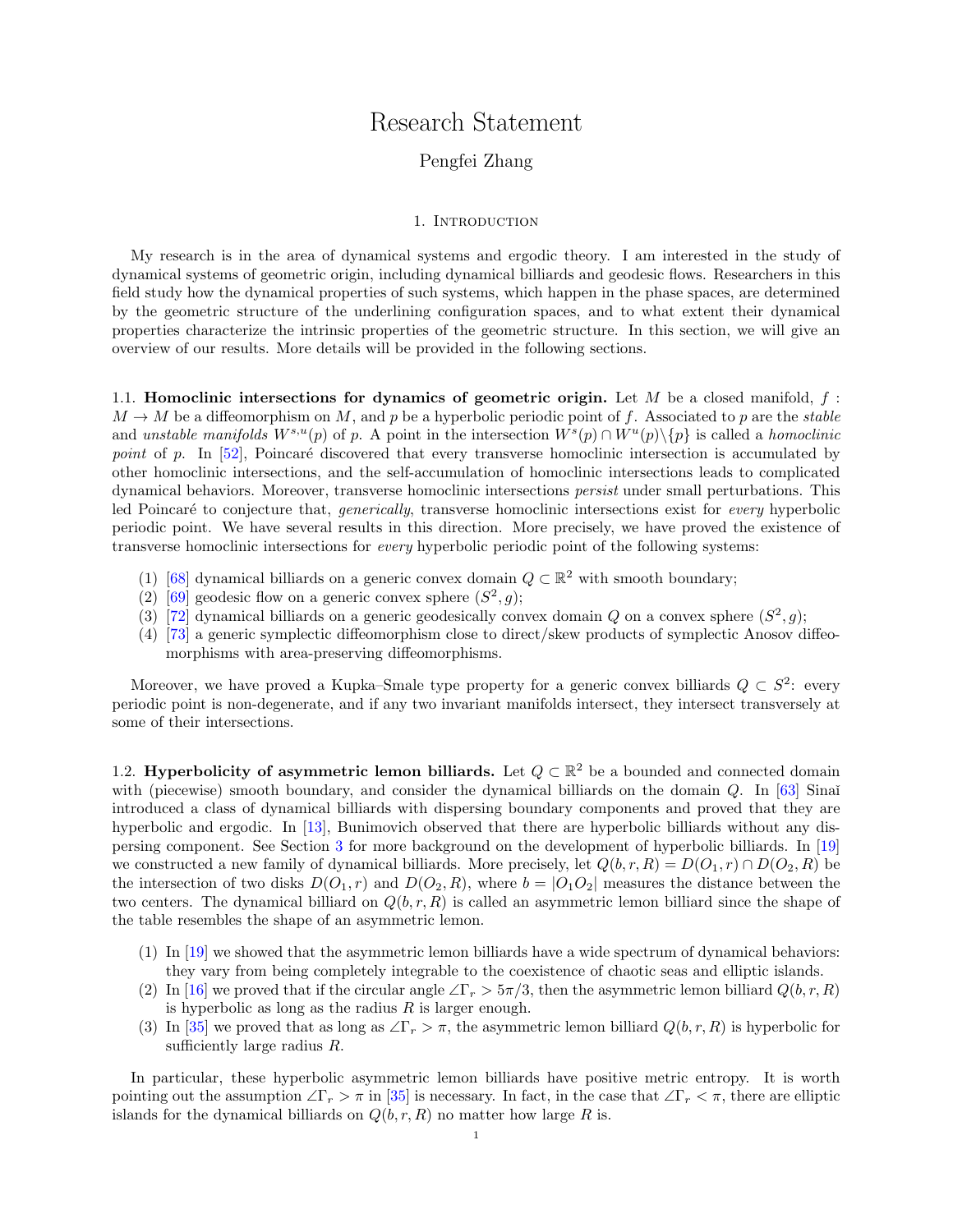1.3. Twist coefficients and nonlinear stability. Let  $U \subset \mathbb{R}^2$  be an open neighborhood of the origin  $P = (0,0), f : U \to \mathbb{R}^2$  be a symplectic embedding. Suppose P is an elliptic fixed point of f and is nonresonant up to order  $2N + 2$ . That is,  $\lambda^k \neq 1$  for each  $1 \leq k \leq 2N + 2$ , where  $\lambda$  is an eigenvalue of the matrix  $D_{P}f$ . Moser's Twist Mapping Theorem [\[48\]](#page-10-6) states that the fixed point P is nonlinearly stable as long as one of its first  $N$  twist coefficients is nonzero.

Let  $Q \subset \mathbb{R}^2$  be a convex domain, and F be the billiard map of the dynamical billiards on Q. Suppose there exists an elliptic periodic orbit  $O_2^e(Q)$  of period 2. In [\[38\]](#page-10-7) Kamphorst and Pinto de Carvalho obtained an explicit formula for the first twist coefficient  $\tau_1$  of the orbit  $O_2^e(Q)$ . In [\[36\]](#page-10-8) we obtained an explicit formula for the second twist coefficient  $\tau_2$  for the orbit  $O_2^e(Q)$  in terms of geometric characters of the billiard table: the width L of the table Q along the orbit  $O_2^e(Q)$  and the radius of curvature  $R(s)$  of Q. As an application, we proved the nonlinearity stability and hence the existence of elliptic islands for a variety of dynamical billiards, including lemon billiards, asymmetric lemons and several classes of aspherical lens billiards.

1.4. Topological entropy of lemon billiards. Let  $Q(b) := Q(b, 1, 1)$  be the special case of the tables in Section [1.2](#page-0-0) where both disks are unit disk. The shape of the domain  $Q(b)$  resembles the shape of a (symmetric) lemon. The lemon billiards have been studied by Heller and Tomsovic [\[33\]](#page-9-4), in which they demonstrated a clear connection between the classical mechanics and the quantum mechanics: the eigenstates of the quantum billiards are large only at where the periodic trajectories of the classical billiards go. Numerical results in [\[19\]](#page-9-1) suggest that

<span id="page-1-1"></span>**Conjecture 1.1.** For each  $b \in (0, 2)$ , the lemon billiard on  $Q(b)$  has positive topological entropy.

In [\[37\]](#page-10-9) we showed that for a range of parameters b, there exists a pair of hyperbolic periodic orbits of period 6 and a pair of elliptic periodic orbits of period 6 for the billiard maps  $F_b$  on the table  $Q(b)$ . Moreover, the elliptic periodic orbits are nonlinearly stable and the hyperbolic periodic orbits admit crossing heteroclinic and homoclinic intersections. From this we concluded that such lemon billiards have positive topological entropy.

1.5. Metric properties of partially hyperbolic systems. Let  $PH<sup>r</sup>(M)$  be the set of partially hyperbolic diffeomorphism on M and  $PH_m(r)$  be the subset of volume-preserving ones. A map f is said to be topologically transitive if the orbit  $\{f^n x : n \in \mathbb{Z}\}$  is dense on M for some point x. Let Tran $(f) \subset M$ be the set of points  $x \in M$  with dense orbits. In [\[10\]](#page-9-5) Brin proved that if  $f \in PH^{r}(M)$  is accessible and nonwandering, then f is transitive. In the case  $f \in \text{PH}_m^r(M)$ , his argument actually implies  $\text{Tran}(f)$  is of full measure. Some generalizations are given in [\[1,](#page-9-6) [17\]](#page-9-7). In [\[70,](#page-10-10) [71\]](#page-10-11) we obtained some new generalizations of Brin's result.

- (1) [\[70\]](#page-10-10) If  $f \in PH^{r}(M)$  is accessible and admits an ACIP, then f is transitive, and the set Tran(f) is essentially dense on  $M$ . If  $f$  is accessible and center bunched, then either  $f$  admits no ACIP, or there is a smooth invariant and ergodic measure for f.
- (2) [\[71\]](#page-10-11) If  $f \in PH^{r}(M)$  is accessible, then either f is completely dissipative, or f is transitive and the set  $\text{Tran}(f)$  is essentially dense on M. If f is accessible and center bunched, then either f is completely dissipative, or the volume is an ergodic measure for f.

Here ACIP is short for Absolutely Continuous Invariant Probability measure. A subset  $E \subset M$  is said to be essentially dense on M if  $m(E \cap U) > 0$  for any open subset  $U \subset M$ . A measure  $\mu$  is said to be ergodic for f if  $\mu(E) \in \{0,1\}$  for every f-invariant subset  $E \subset M$ . Note that in [\[71\]](#page-10-11) an ergodic measure is not assumed to be f-invariant.

### 2. Homoclinic intersections in dynamics of geometric origin

The qualitative theory of dynamical systems originated in Poincaré's work on celestial mechanics. Poincaré discovered a robust mechanism for solutions with chaotic behaviors: transverse homoclinic intersections. In [\[52\]](#page-10-0) Poincaré made the following observation for a generic dynamical system:

<span id="page-1-0"></span>**Conjecture 2.1.** Let M be a closed manifold,  $\mu$  be a smooth measure on M,  $r \geq 1$ . Then for a generic diffeomorphism  $f \in \text{Diff}^r_\mu(M)$ ,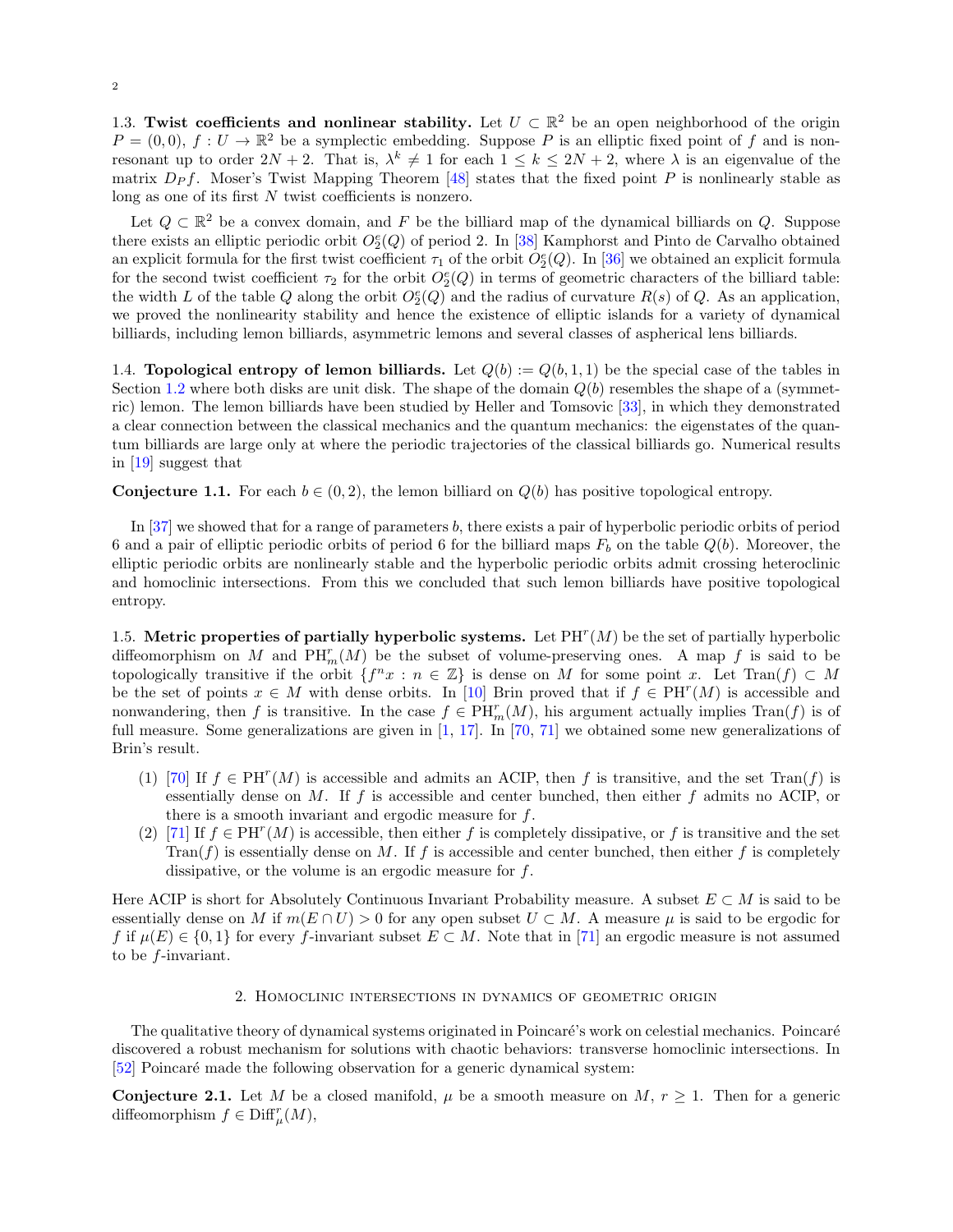- $(P1)$  periodic points are dense in the space M;
- (P2) transverse homoclinic intersections exist for every hyperbolic periodic point p.

The above conjecture is closely related to the following two results/problems about perturbations:

**Closing Lemma.** Let  $x \in M$  be a point with  $f^{n_i}x \to x$  for some sequence  $n_i \to +\infty$ . There is a C<sup>r</sup>-small perturbation g of f such that x is a periodic point of g.

**Connecting Lemma.** Let x and y be two points in M that are on different orbits of f, while the distance  $d(f^{n_i}x, f^{-m_i}y)$  goes to zero for some sequences  $n_i, m_i \to +\infty$ . There is a C<sup>r</sup>-small perturbation g of f such that  $y$  is on the forward orbit of  $x$  under  $q$ .

For  $r = 1$ , the closing lemma was proved by Pugh [\[53\]](#page-10-12), and the connecting lemma was proved by Hayashi [\[32\]](#page-9-8). The property (P1) was proved by Pugh [\[54\]](#page-10-13), (P2) was proved by Takens [\[64\]](#page-10-14), and a stronger version was proved by Xia [\[66\]](#page-10-15). For  $r > 2$ , most of the results are on surfaces: the  $C^{\infty}$  closing lemma and the property  $(P1)$  was proved in [\[22,](#page-9-9) [29\]](#page-9-10), see also [\[34,](#page-9-11) [4,](#page-9-12) [58\]](#page-10-16) for related results. In [\[51,](#page-10-17) [49,](#page-10-18) [42\]](#page-10-19) it is proved that  $(P2)$  holds for  $C<sup>r</sup>$ -generic area-preserving surface diffeomorphisms, see also [\[50,](#page-10-20) [67\]](#page-10-21) for related results.

**Geodesic flows.** Let M be a closed manifold and g a Riemannian metric on M. For each  $(x, v) \in TM$ , let  $\gamma(t) := \gamma(t; x, v)$  be the geodesic starting from  $x \in M$  with an initial direction  $v \in T_xM$ . This define a map  $\phi_t : TM \to TM$ ,  $(x, v) \mapsto (\gamma(t), \dot{\gamma}(t))$ . Letting t vary, we obtain a flow  $\phi_t$  on TM, which is the so-called *geodesic flow*. Since the geodesic flow preserves the length of the tangent vectors, we can consider the restriction of the geodesic flow  $\phi_t$  on the unit tangent bundle SM. Dynamical billiards can be viewed as geodesic flows on manifolds with boundary: the trajectory follows geodesics in the interior int  $M$  and reflects on the boundary  $\partial M$  elastically.

A geodesic  $\gamma(t)$  is closed if there exists  $T > 0$  such that  $\gamma(t+T) = \gamma(t)$  for all  $t \in \mathbb{R}$ . Closed orbits of the geodesic flow are exactly closed geodesics on M. Closing and connecting problems for geodesic flows on Riemannian manifolds were raised by Pugh and Robinson in [\[55\]](#page-10-22). Naturally, one may try to create closed geodesics on  $M$  using the closing/connecting techniques. However, there is an essential difficulty. In the study of dynamical properties of the geodesic flows, one needs to distinguish two types of returns for a geodesic  $\gamma$ : the topological returns when the positions  $\gamma(t_i)$  of the geodesic are close to the initial position  $\gamma(t_0)$ ; and the *dynamical returns* when  $(\gamma(t_i), \dot{\gamma}(t_i))$ , the positions and the directions, are close to the initial status  $(\gamma(t_0), \dot{\gamma}(t_0)).$ 

Dynamical obstructions. One *cannot* perturb the geodesic flow directly when closing a dynamically recurrent geodesic: any perturbation of the geodesic flow has to be done through a deformation of the metric on the manifold  $M$ . However, a local deformation of the Riemannian metric on  $M$  changes the dynamics of all geodesics passing through the deformed region. Therefore, such perturbations will involve all the topological returns of the geodesic, making the closing and connecting techniques in [\[53,](#page-10-12) [32\]](#page-9-8) not applicable for Riemannian geodesic flows. In fact, the closing and connecting problems for geodesic flows are still open even in the  $C^1$  category (that is, among  $C^2$  metrics), more than 50 years after Pugh's proof of  $C^1$  Closing Lemma. This obstruction also exists in the study of dynamical billiards and similar mechanic systems.

2.1. Planar convex billiards. Let  $Q \subset \mathbb{R}^2$  be a connected compact domain with a (piecewise) smooth boundary  $\Gamma = \partial Q$ . Consider a point particle at  $q \in Q$  moving along a straight line with initial velocity  $v \in T_q Q = \mathbb{R}^2$ . Upon hitting the boundary Γ, the particle makes an elastic reflection and continues moving inside Q. This defines a flow  $\phi_t$  on the unit tangent bundle  $T_1Q$  of Q, the so-call billiard flow on Q. The billiard flow  $\phi_t$  on Q admits a natural cross-section  $M = \Gamma \times (0, \pi)$ , where  $s \in \Gamma$  is the arc-length parameter of Γ, and the second coordinate  $\theta \in (0, \pi)$  is the angle measured from the tangent vector Γ(s) to the direction of the moving particle bouncing off Γ. Then the *billiard map*  $F : M \to M$  is defined as the Poincaré map of the flow  $\phi_t$  with respect to the cross-section M.

It is proved in [\[28,](#page-9-13) [23,](#page-9-14) [24\]](#page-9-15) that, if a hyperbolic periodic point of the billiard map admits a tangent homoclinic intersection, then one can deform the table slightly to get a transversal homoclinic intersection. However, it has been an open question whether there exists any homoclinic intersection that one can start with. We proved in [\[68\]](#page-10-1) that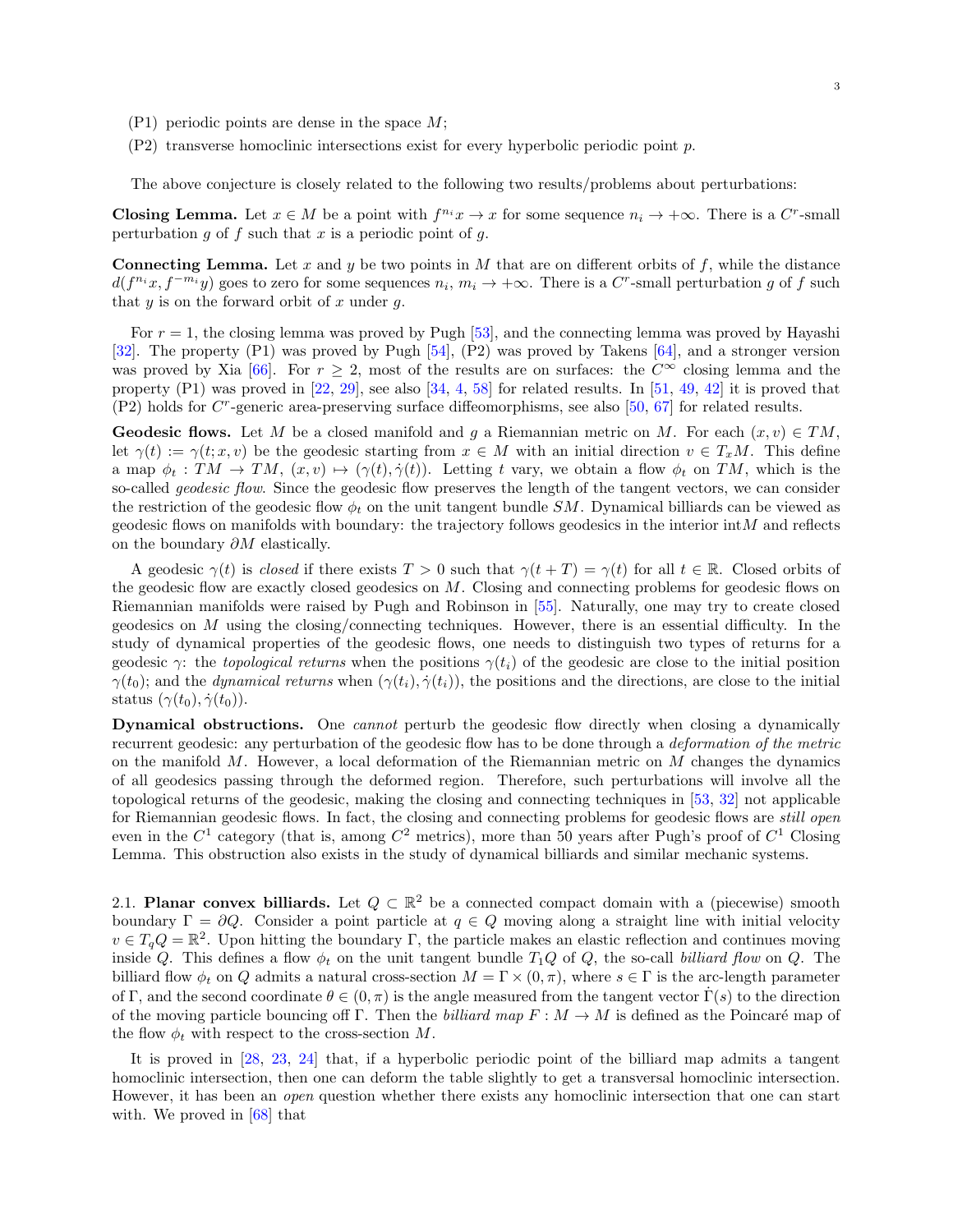**Theorem 2.2.** Let  $r \geq 2$ . For a C<sup>r</sup> generic convex billiard table  $Q \subset \mathbb{R}^2$ , there exist transverse homoclinic intersections for each hyperbolic periodic point p of the billiard map on Q.

Our proof is quite different from the classical local perturbation techniques, but utilizes a global theory, the Carathéodory *prime-end compactification* developed by Mather  $[44]$ , to analyze what can happen to the invariant subsets of a typical surface diffeomorphism. This confirms Part (P2) of Conjecture [2.1](#page-1-0) for billiard systems that transversal homoclinic intersections do exist for *every* hyperbolic periodic point of a  $C<sup>r</sup>$ -generic convex billiard  $Q \subset \mathbb{R}^2$ .

2.2. Geodesic flows on convex spheres. Recall that a Riemannian metric g on  $S^2$  is said to be *convex*, if the Gaussian curvature induced by g is positive. The simple geometry/topology on  $S^2$  may suggest that the dynamics of geodesic flows on  $S^2$  should be "simple". Surprisingly, it is proved in [\[40\]](#page-10-24) that there exists a convex metric on the sphere  $S^2$  for which the induced geodesic flow has positive topological entropy. A simpler construction is given by Donnay in [\[27\]](#page-9-16). In [\[21\]](#page-9-17) it is proved that there is a  $C<sup>2</sup>$  open and dense subset of Riemannian metrics on  $S^2$  whose geodesic flows have positive topological entropy. The  $C^{\infty}$ -denseness of positive topological entropy is proved in [\[41\]](#page-10-25) among the set of convex metrics on  $S^2$ . In [\[69\]](#page-10-2) we proved that

**Theorem 2.3.** There is a residual subset R among the set of convex Riemannian metrics on  $S^2$ , such that for each  $g \in \mathcal{R}$ , for each hyperbolic closed geodesic  $\gamma$  of the geodesic flow  $\phi_g^t$  induced by g, there exist transverse homoclinic intersections for  $\gamma$ .

The assumption on the convexity of the metric on  $S^2$  is essential in [\[69\]](#page-10-2): it enables us to reduce the dimension of the system by 1, that is, from a 3D geodesic flow to a 2D annulus diffeomorphism. Recently, Contreras and Oliveira [\[20\]](#page-9-18) obtained the generic existence of homoclinic intersections for geodesic flows on general metrics on  $S^2$  and on general surfaces.

2.3. Convex billiards on convex spheres. Dynamical billiards on *curved surfaces* are related to the study of quantum magnetic confinement of non-planar 2D electron gases in semiconductors, where the effect of varying the curvature of the surface corresponds to a change in the potential energy of the system. We prove the existence of transverse homoclinic intersections for billiards on convex surfaces. More precisely, let g be a convex Riemannian metric on  $S^2$ . A subset  $Q \subset S^2$  is said to be geodesically convex, if the shortest geodesic connecting any two points in Q is contained in Q. On a convex domain  $Q \subset S^2$ , the billiard map can be defined analogously: the particle moves along a geodesic in  $Q$ , and reflects elastically upon hitting the boundary  $\partial Q$ . In [\[72\]](#page-10-3) we proved that

**Theorem 2.4.** For a C<sup>r</sup> generic convex domain  $Q \subset S^2$ ,  $W^s(p) \pitchfork W^u(p) \neq \emptyset$  for each hyperbolic periodic point p of the billiard map on Q.

Beside the prime-end compactification theory, a new ingredient is Herman's Last Geometric Theorem on Diophantine invariant curves [\[30\]](#page-9-19), from which we conclude that every elliptic periodic orbit is nonlinearly stable for a dense subset of convex billiards. Then we can show that homoclinic intersections exist for each hyperbolic periodic point for a dense subset of convex billiards. The dynamical nature of the transverse homoclinic intersections guarantees that it actually holds for generic convex billiards.

**Problem 2.5.** For a generic convex billiard table  $Q \subset \mathbb{R}^2$ , the set of (hyperbolic) periodic points is dense on the phase space of the billiard system on Q.

A stronger statement might holds that periodic points are dense for every planar convex billiard. However, this stronger version relies heavily on the planar geometry, since Gutkin has constructed smooth convex billiards on the round sphere  $(S^2, g_0)$  for which periodic points are not dense. Here  $g_0$  is the round metric induced from the embedding  $S^2 \subset \mathbb{R}^3$ .

2.4. Transverse homoclinic intersection for symplectic maps. Let  $(M,\omega)$  be a closed symplectic manifold,  $f$  be a symplectic Anosov diffeomorphism on  $M$ ,  $g$  be a diffeomorphism on a closed surface  $S$ preserving an area form  $\mu$ . Let  $M' = M \times S$ , and  $\omega' = \omega \oplus \mu$ . Then the product system  $f \times g$  is naturally a symplectic diffeomorphism on  $M'$  and is partially hyperbolic if the expansion and contraction of g are weaker than those of f. More generally, let  $\phi: M \to \mathrm{Diff}^r_\mu(S)$  be a  $C^r$  smooth cocycle over M,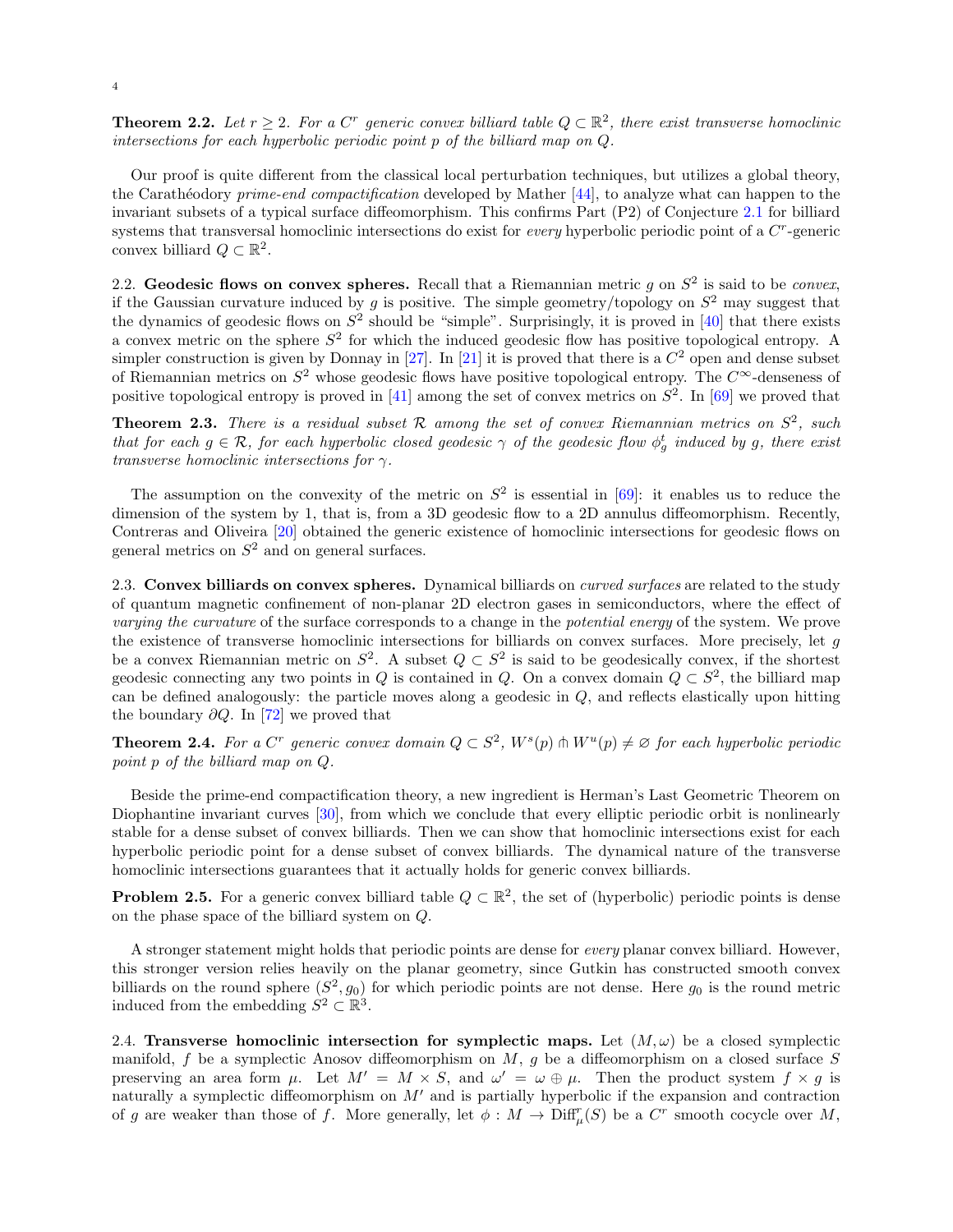$(f, \phi): M \times S \to M \times S$ ,  $(x, s) \mapsto (fx, \phi(x)(s))$  be the induced skew product of  $\phi$  over f. We proved in [\[73\]](#page-10-4) the existence of transverse homoclinic intersections for generic partially hyperbolic systems that are close to the above skew products.

**Theorem 2.6.** Let  $(f, \phi)$  be the skew product of  $\phi$  over f that is partially hyperbolic and 4-normally hyperbolic. Then there is a  $C^1$ -open neighborhood  $\mathcal{U} \subset PH_{\omega'}^r(M')$  of  $(f, \phi)$ , such that for a  $C^r$ -generic map  $\Phi \in \mathcal{U}$ , there are transverse homoclinic intersections for each hyperbolic periodic point  $p$  of  $\Phi$ .

#### 3. Hyperbolicity of asymmetric lemon billiards

<span id="page-4-0"></span>Boltzmann made the famous Ergodic Hypothesis in statistical mechanics about the equilibrium states of ideal gases. However, the validation of the ergodic hypothesis for mechanical systems presented a huge challenge. Sinaĭ reformulated this hypothesis in [\[61\]](#page-10-26) in terms of billiard systems. Suppose there are two round disks moving on  $\mathbb{T}^2$  and bouncing off each other elastically. Then one can eliminate the center of mass as a configuration variable, and reduce the above system to dispersing billiards. In his seminal paper [\[63\]](#page-10-5) Sinaĭ proved that dispersing billiards are hyperbolic, ergodic, and mixing. Later on, these billiards are called Sinaĭ billiards.

Let  $Q \subset \mathbb{R}^2$  be a connected and compact domain with piecewise smooth boundary. Then a boundary arc  $\gamma \subset \partial Q$  is said to be *dispersing* if every parallel beam in Q becomes divergent right after one reflection with γ. In comparison, an arc γ is said to be focusing if every parallel beam in Q become convergent right after the reflection on  $\gamma$ . Bunimovich constructed in [\[12,](#page-9-20) [13\]](#page-9-0) hyperbolic billiards with circular focusing components. In [\[65\]](#page-10-27) Wojtkowski constructed hyperbolic billiards that allow more general focusing components. Further generalizations have been obtained by Markarian [\[43\]](#page-10-28), Donnay [\[26\]](#page-9-21) and Bunimovich [\[14\]](#page-9-22).

A common feature of the constructions of hyperbolic billiards is that the regular components need to be placed sufficiently far away from every focusing component. Generally speaking, the sufficient separation condition is a necessary requirement for constructing hyperbolic billiards with focusing components, see [\[15\]](#page-9-23). Our results show that hyperbolic billiards may exist even when there is no separation at all. More precisely, pick two points in the plane with distance b, draw a disk around each point with radii  $r \leq R$ , respectively. These two disks intersect each other when  $R - r < b < R + r$ , and their intersection  $Q = Q(b, r, R)$ resembles an *asymmetric lemon.* See Fig. [1.](#page-4-1) Up to a scaling, one can assume  $r = 1$  and  $R \ge 1$ . For clarity, we will fix two corners A and B on the circle  $C(O_r, r)$ , and let b vary according to R such that the two circles  $C(O_r, r)$  and  $C(O_R, R)$  intersect exactly at A and B. Then it is clear that b is given by  $b_R = (R^2 - |AB|^2/4)^{1/2} - (1 - |AB|^2/4)^{1/2}$ , and we will use the notation  $Q(R) = Q(b_R, 1, R)$  for short.



<span id="page-4-1"></span>FIGURE 1. An asymmetric lemon table  $Q(b, r, R)$ .

**Theorem 3.1** ([\[16\]](#page-9-2)). Assume the length of the chord connecting A and B satisfies  $|AB| < 1$ . Then there exists  $R_* > 1$  such that the asymmetric lemon  $Q(R)$  is hyperbolic for each  $R > R_*$ .

The main tool in our proof is the *continued fraction representation* of the curvatures of the wavefronts under the billiard map. We have developed several techniques in the the study of continued fractions to reduce greatly the expressions of the curvatures of the wavefront upon its return moment for a carefully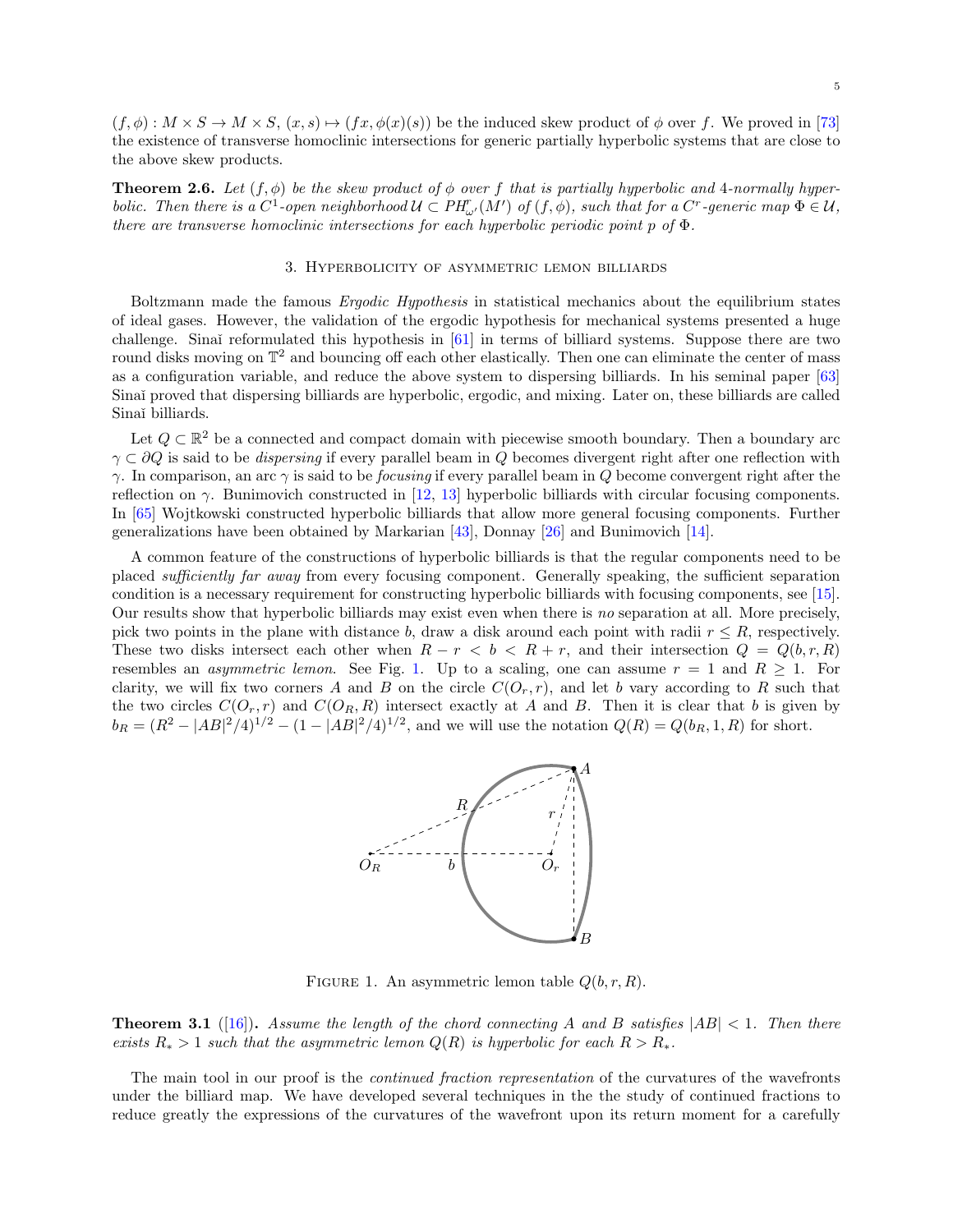chosen subset  $X \subset M$ . Then we showed that the return map  $F_X$  preserves a strictly invariant cone field on the subset  $X$ . Then it follows that the billiard map  $F$  preserves an eventually strictly invariant cone field on the whole phase space  $M$ . Therefore, the billiard map  $F$  is hyperbolic.

It is conjectured in [\[16\]](#page-9-2) that the condition  $|AB| < 1$  can be replaced by the condition

<span id="page-5-0"></span>
$$
b^2 + r^2 < R^2. \tag{3.1}
$$

Denote by  $\Gamma_r$  and  $\Gamma_R$  the two boundary components of the table  $Q(R)$ . Note that  $|AB| < 1$  is equivalent to  $\angle \Gamma_r > 5\pi/3$ , while the assumption [\(3.1\)](#page-5-0) is equivalent to that  $\angle \Gamma_r > \pi$ .

<span id="page-5-1"></span>**Theorem 3.2** ([\[35\]](#page-9-3)). Suppose  $\angle \Gamma_r > \pi$ . Then there exists  $R_* > 1$  such that the asymmetric lemon  $Q(R)$  is hyperbolic for each  $R > R_*$ .

Note that the limit  $\lim_{R\to\infty} Q(R)$  is the domain  $Q_*$  obtained by cutting the disk  $D(O_r, r)$  along the chord AB, which is Bunimovich's one-petal table [\[13\]](#page-9-0). The asymmetric lemon  $Q(R)$  can be viewed as a geometric deformation of the table  $Q_*$  along the chord AB by circular arcs of small curvature. Then Theorem [3.2](#page-5-1) can be interpreted that the one-petal table Q<sup>∗</sup> is robustly hyperbolic under circular deformations. It is not clear how far we can push this interpretation: are the dynamical billiards hyperbolic if we replace the chord AB by other curves with small curvature?

Recall that an invariant measure  $\mu$  is said to be ergodic if  $\mu(E) = 0$  or 1 for any invariant subset E. One of our projects is to prove the ergodicity of hyperbolic asymmetric lemon billiards:

**Problem 3.3.** Suppose  $\angle \Gamma_r > \pi$ . Then there exists  $R_* > 0$  such that for all  $R \geq R_*$ , the asymmetric lemon billiard system on  $Q(R)$  is ergodic.

### 4. Twist coefficients and nonlinear stability for billiards

<span id="page-5-2"></span>Let  $U \subset \mathbb{R}^2$  be an open neighborhood of the origin  $P = (0,0), f : U \to \mathbb{R}^2$  be a symplectic embedding that fixes P. Suppose P is an elliptic fixed point and its eigenvalue  $\lambda$  of the matrix  $D_P f$  is non-resonant up to order  $2N + 2$ . Then there is a symplectic coordinate transformation h on a neighborhood  $V \subset U$  of P such that  $g = h^{-1} \circ f \circ h$  is of the following form (Birkhoff Normal Form)

$$
g\left(\begin{bmatrix} x \\ y \end{bmatrix}\right) = \begin{bmatrix} \cos\Theta(r^2) & -\sin\Theta(r^2) \\ \sin\Theta(r^2) & \cos\Theta(r^2) \end{bmatrix} \begin{bmatrix} x \\ y \end{bmatrix} + O(r^{2N+2}),\tag{4.1}
$$

where  $r^2 = x^2 + y^2$ ,  $\Theta(r^2) = \theta + \tau_1 r^2 + \tau_2 r^4 + \cdots + \tau_N r^{2N}$ , and  $\theta$  is the argument of the eigenvalue  $\lambda$ . The function  $\Theta(r^2)$  measures the amount of rotations of points around the fixed point P, whose coefficients  $\tau_k$ ,  $1 \leq k \leq N$ , are called the twist coefficients of f at P. See [\[48\]](#page-10-6) for more details.

The existence of Birkhoff Normal Form plays an important role in the study of nonlinear stability and local integrability of elliptic fixed points. Recall that a fixed point P of a map  $f: U \to \mathbb{R}^2$  is said to be nonlinearly stable if there is a nesting sequence of f-invariant neighborhoods  $U_n$  of  $P, n \geq 1$  whose boundaries  $S_n = \partial U_n$  are invariant circles, such that  $\bigcap_{n>1} U_n = \{P\}$ . An elliptic fixed point being nonresonant alone does not guarantee it is nonlinearly stable. In fact, Anosov and Katok [\[3\]](#page-9-24) constructed an ergodic symplectic diffeomorphism f of the closed unit disk D with a nonresonant elliptic fixed point at the origin  $P \in D$ . On the other hand, Moser's Twist Mapping Theorem [\[48\]](#page-10-6) states that if the elliptic fixed point P is not  $(2N + 2)$ -resonant, then the fixed point P is nonlinearly stable as long as one of its first N twist coefficients is nonzero. See also [\[45,](#page-10-29) [46\]](#page-10-30) for applications of the twist coefficients in the study of the stable periodic orbits.

Despite the importance of the twist coefficients, there are only a few cases that explicit formulas for the twist coefficients can be obtained, and all of them are limited to the coefficient  $\tau_1$ , see [\[47,](#page-10-31) [38\]](#page-10-7). In [\[36\]](#page-10-8) we obtained an explicit formula of the coefficient  $\tau_2$  of some periodic orbits of dynamical billiards in terms of the geometric characteristics of the billiard table. More precisely, let  $L > 0$ ,  $a(t)$  and  $b(t)$  be two smooth functions with  $a(0) = b(0) = 0$  and  $a'(0) = b'(0) = 0$ , and consider the smooth arcs given by  $\gamma_0(t) = (a(t), t)$ and  $\gamma_1(t) = (L - b(t), t)$ . Let  $R_i(s)$  be the radius of curvature of the arc  $\gamma_i$  with respect to the arc-length parameter,  $j = 1, 2$ , and  $\mathcal{O}_2(a, b, L) = \{P, F(P)\}\$ be the periodic orbit of period 2 that bounces back and forth between the two vertices  $(0,0)$  and  $(L, 0)$ . In [\[36\]](#page-10-8) we started with the symmetric case that  $a(t) = b(t)$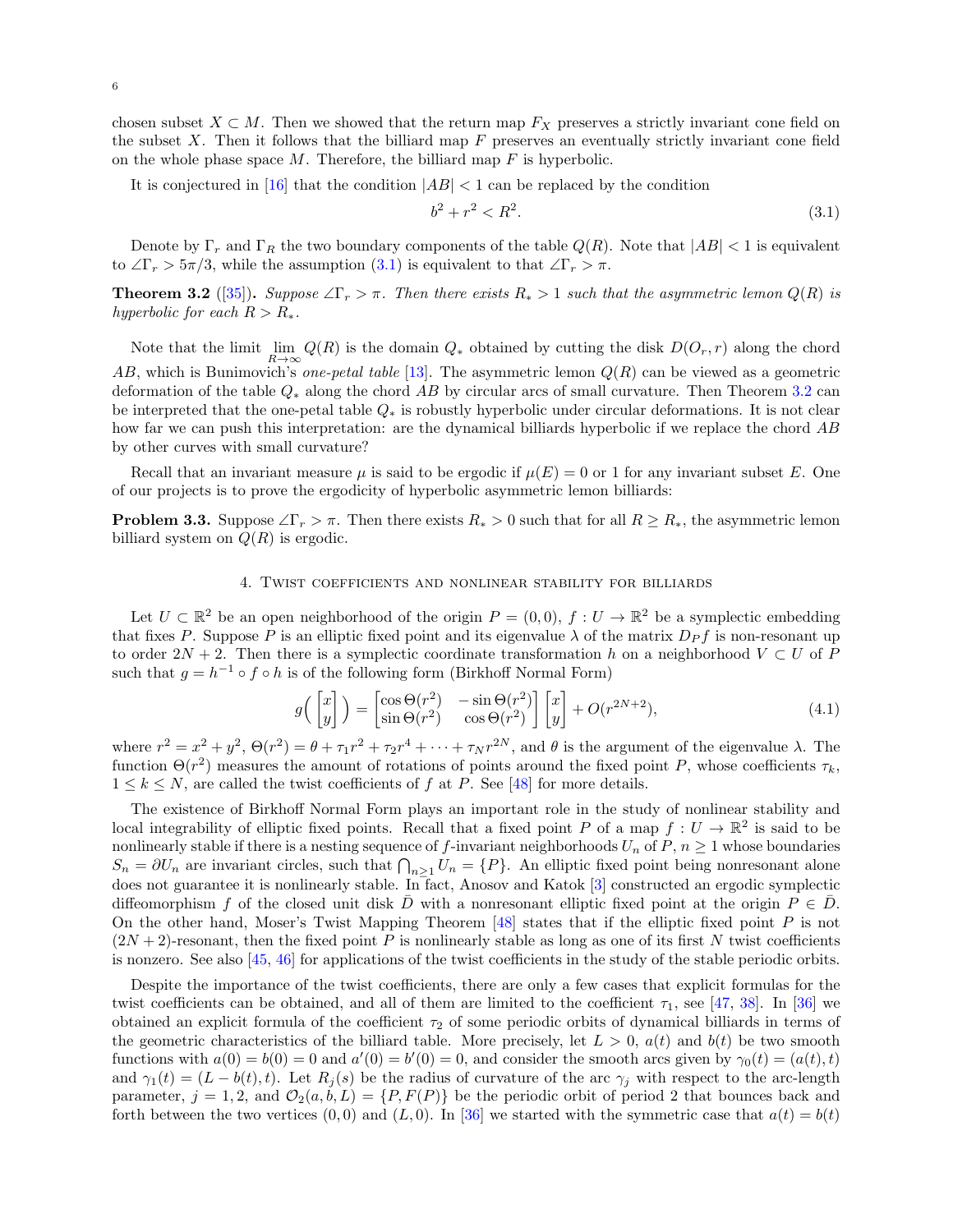is an even function, and denote  $R(s)$  the radius of curvature of the two arcs. We will use  $R = R(0)$  for short. It follows that the  $\mathcal{O}_2(a, a, L)$  is elliptic if  $0 < \frac{L}{R} < 2$ . We will need the following nonresonance assumptions:

- (A1)  $\lambda^4 \neq 1$ , or equally,  $\frac{L}{R} \in (0, 2) \setminus \{1\};$
- (A2)  $\lambda^6 \neq 1$ , or equally,  $\frac{L}{R} \in (0, 2) \setminus \{ \frac{1}{2}, \frac{3}{2} \}.$

<span id="page-6-0"></span>**Theorem 4.1.** Assuming (A1), the first twist coefficient  $\tau_1(F, P)$  of the one-step billiard map F at P is given by

$$
\tau_1(F, P) = \frac{1}{8R} - \frac{L}{8(2R - L)}R''.
$$
\n(4.2)

Assuming (A1) and (A2), the second twist coefficient  $\tau_2(F, P)$  of the one-step billiard map F at P is given by

$$
\tau_2(F, P) = \frac{1}{64} \cdot \left( \frac{3(7R^2 - 8RL + 2L^2)}{4R^2(R - L)\sqrt{(2R - L)L}} - \frac{\sqrt{L}(27R^2 - 40RL + 10L^2)}{6R(R - L)(2R - L)^{3/2}} R'' + \frac{L^{3/2}(31R^2 - 36RL + 6L^2)}{12(R - L)(2R - L)^{5/2}} (R'')^2 - \frac{L^{3/2}R}{3(2R - L)^{3/2}} R^{(4)} \right).
$$
\n(4.3)

In the asymmetric case we will need the following nonresonance assumptions for the iterate  $F^2$  along the periodic orbit  $\mathcal{O}_2$ :

(B1)  $\lambda^4 \neq 1$ , or equally,  $(\frac{L}{R_0} - 1)(\frac{L}{R_1} - 1) \in (0, 1) \setminus {\frac{1}{2}};$ (B2)  $\lambda^6 \neq 1$ , or equally,  $(\frac{L}{R_0} - 1)(\frac{L}{R_1} - 1) \in (0, 1) \setminus {\{\frac{1}{4}, \frac{3}{4}\}}$ .

<span id="page-6-1"></span>**Theorem 4.2.** Assuming (B1), the first twist coefficient of the billiard map F along the orbit  $\mathcal{O}_2 = \{P, F(P)\}\$ is given by

$$
\tau_1(F^2, P) = \frac{1}{8} \left( \frac{R_0 + R_1}{R_0 R_1} - \frac{L}{R_0 + R_1 - L} \left( \frac{R_1 - L}{R_0 - L} R_0'' + \frac{R_0 - L}{R_1 - L} R_1'' \right) \right). \tag{4.4}
$$

Let  $k = 0$  if  $L < \min\{R_0, R_1\}$  and  $k = 1$  if  $\max\{R_0, R_1\} < L < R_0 + R_1$ . Assuming (B1) and (B2), the second twist coefficient of the billiard map F along the orbit  $\mathcal{O}_2 = \{P, F(P)\}\$ is given by

$$
\tau_2 = \frac{(-1)^k}{\sqrt{\Delta}} \left( \frac{3N(L, R_0, R_1)}{512R_0^2 R_1^2 \Gamma} + \frac{P(L, R_0, R_1)(R_0'')^2 + P(L, R_1, R_0)(R_1'')^2}{1536(R_0 - L)^2 (R_1 - L)^2 (R_0 + R_1 - L)^2 \Gamma} + \frac{Q(L, R_0, R_1)R_0'' R_1''}{768(R_0 + R_1 - L)^2 \Gamma} - \frac{S(L, R_0, R_1)R_1 R_0'' + S(L, R_1, R_0)R_0 R_1''}{768R_0 R_1 (R_0 - L)(R_1 - L)(R_0 + R_1 - L) \Gamma} - \frac{T(L, R_0, R_1)(R_1 - L)R_0^{(4)} + T(L, R_1, R_0)(R_0 - L)R_1^{(4)}}{192(R_0 - L)(R_1 - L)(R_0 + R_1 - L)} \right),
$$
\n(4.5)

where  $\Delta = L(R_0 - L)(R_1 - L)(R_0 + R_1 - L)$ ,  $\Gamma = 2(R_0 - L)(R_1 - L) - R_0R_1$ , and the functions  $N(L, R_0, R_1)$ ,  $P(L, R_0, R_1), Q(L, R_0, R_1), S(L, R_0, R_1)$  and  $T(L, R_0, R_1)$  are given by

$$
N(L, R_0, R_1) = 8L^4(R_0^2 + R_1^2) - 16L^3(R_0^3 + 2R_0^2R_1 + 2R_0R_1^2 + R_1^3)
$$
  
+ 
$$
8L^2(R_0 + R_1)^2(R_0^2 + 4R_0R_1 + R_1^2)
$$
  
- 
$$
8LR_0R_1(2R_0^3 + 7R_0^2R_1 + 7R_0R_1^2 + 2R_1^3) + 7R_0^2R_1^2(R_0 + R_1)^2;
$$
  

$$
P(L, R_0, R_1) = L^2(R_1 - L)^4(48R_0^3(R_1 - 2L) + 24L^2(R_1 - L)^2)
$$
 (4.6)

$$
-72LR_0(R_1 - L)(R_1 - 2L) + R_0^2(216L^2 - 216R_1L + 31R_1^2)); \tag{4.7}
$$

$$
Q(L, R_0, R_1) = -L^2 R_0 R_1 (32L^2 + 17R_0 R_1 - 32L(R_0 + R_1));
$$
\n(4.8)

$$
S(L, R_0, R_1) = L(R_1 - L)^2 (40(R_1 - L)^2 L^2 + 3R_0^3 (9R_1 - 16L)
$$
  
- 80R<sub>0</sub>(2L<sup>2</sup> - 3R<sub>1</sub>L + R<sub>1</sub><sup>2</sup>)L + 3R<sub>0</sub><sup>2</sup>(56L<sup>2</sup> - 56R<sub>1</sub>L + 9R<sub>1</sub><sup>2</sup>)); (4.9)

$$
P = P - I^2 P (P - I)^2
$$
 (4.10)

$$
T(L, R_0, R_1) = L^2 R_0 (R_1 - L)^2.
$$
\n(4.10)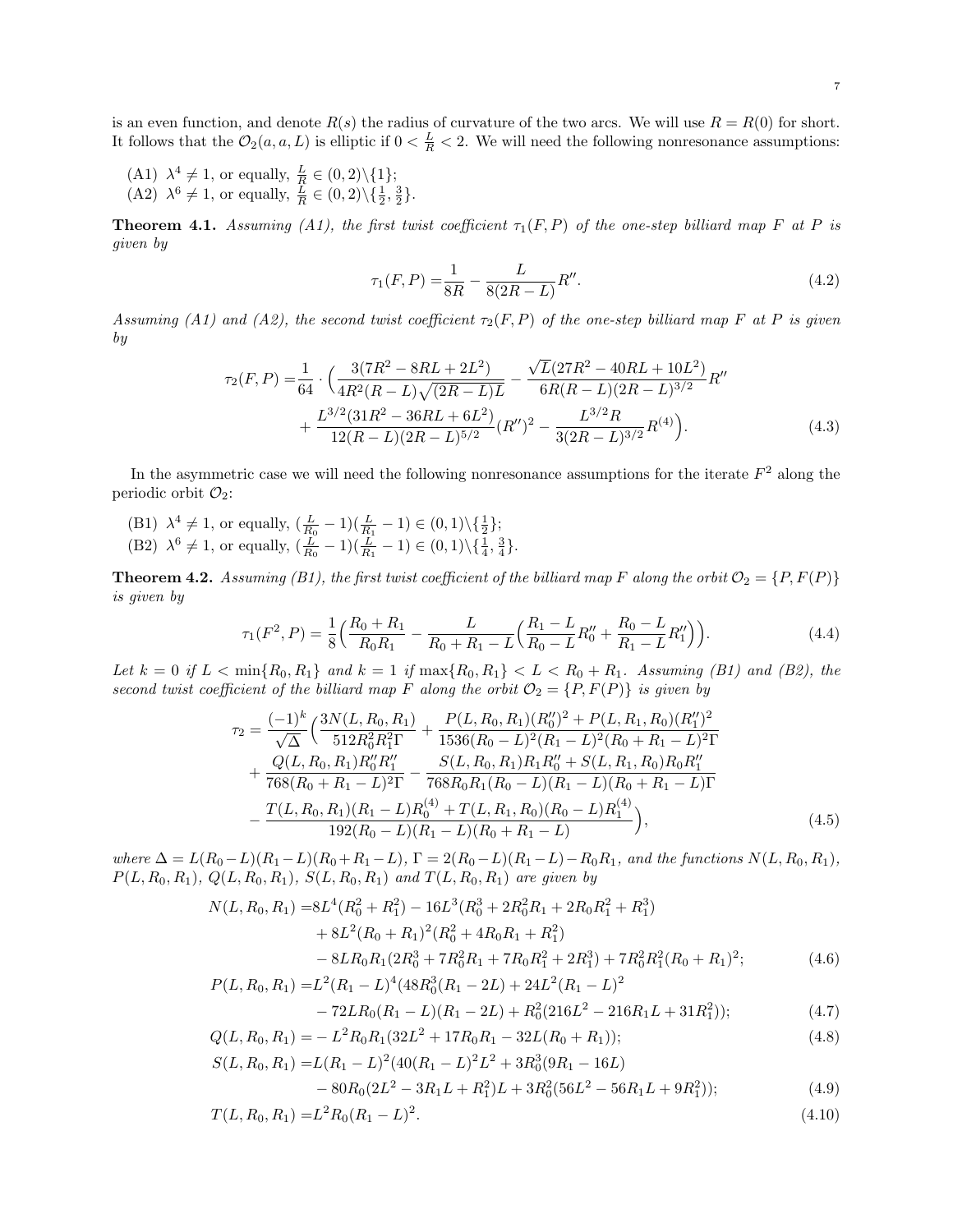Note that for the symmetric lemon billiards  $Q(b)$ , the periodic orbit  $\mathcal{O}_2(b)$  of period 2 is elliptic (for the one-step map). Then it follows from Theorem [4.1](#page-6-0) that the periodic orbit  $\mathcal{O}_2(b)$  is nonlinearly stable except one resonance case  $b = 1$ . Note that our result does cover the resonance case  $b = 1.5$  due to the extra symmetry of the billiard table. Similarly, for the asymmetric lemon billiards  $Q(b, r, R)$ , the periodic orbit of period 2 is elliptic when  $b < r$  or  $b > R$ . Then it follows from Theorem [4.2](#page-6-1) that the periodic orbit  $\mathcal{O}_2(b)$  is nonlinearly stable except one resonance case  $2(b - r)(b - R) = rR$ . Our result again covers the resonance case  $4(b - r)(b - R) = rR$ . For more applications, see [\[36\]](#page-10-8).

### 5. Topological entropy of lemon billiards

Let  $M_b$  be the phase space of the lemon billiard on  $Q(b) = Q(b, 1, 1)$ , and  $F_b$  be the billiard map on  $M_b$ . Note that the map  $F_b$  is not defined on the whole space  $M_b$  due to the existence of two corners on the lemon table. Let  $S_b \subset M_b$  be the set of singularities of  $F_b$ , which consists of four segments on  $M_b$ . A nature way to define the topological entropy  $h_{top}(F_b)$  is to use the Variational Principle:

$$
h_{top}(F_b) = \sup\{h_{\mu(F_b)} : \mu \in \mathcal{M}(F_b)\},\tag{5.1}
$$

where  $\mathcal{M}(F_b)$  consists of probability measures on  $M_b$  with  $\mu(S_b) = 0$  that is invariant under  $F_b$ .

As we have seen in Section [4,](#page-5-2) the periodic orbit  $\mathcal{O}_2(b)$  is nonlinearly stable for each  $b \in (0,2)\setminus\{1\}$ . As b increases and passes  $b = 1.5$ , the rotation number  $\rho(b)$  decreases and passes  $\rho = 1/3$ . The bifurcation theory in [\[45\]](#page-10-29) states that generically, there will be a periodic orbit of period 6 bifurcating from the orbit  $\mathcal{O}_2(b)$  as b passes  $b = 1.5$ . However, a simple calculation in [\[37\]](#page-10-9) shows that the family  $\mathcal{O}_2(b)$  does not satisfy the genericity assumption due to the presence of symmetry. In fact, we obtained that

<span id="page-7-0"></span>**Lemma 5.1.** For each  $b \in (1.5, \frac{1+\sqrt{5}}{2})$ , there exist two hyperbolic periodic orbits of period 6 and two elliptic periodic orbits of period 6 bifurcating from  $\mathcal{O}_2(b)$ .

Denote by  $\mathcal{O}_j^h(b)$  and by  $\mathcal{O}_j^e(b)$ ,  $j=1,2$ , the periodic orbits given in Lemma [5.1.](#page-7-0) Note that the topological entropy  $h_{top}(F_b)$  would be positive if  $F_b$  were a diffeomorphism on  $M_b$  and some of its hyperbolic periodic points admitted transverse homoclinic intersections, which could be achieved by an arbitrarily small perturbation, see [\[39\]](#page-10-32). The main difficulty in the study of the lemon billiards is that a generic perturbation of the billiard map  $F_b$  is not a billiard map anymore, not to mention being a lemon billiard. This forces us to have a detailed characterization of the phase portrait of the billiard map  $F_b$ :

**Proposition 5.2.** There exist a Diophantine number  $\rho_0 > 1/3$  and a constant  $\delta_0 > 0$  such that for any  $b \in (1.5, 1.5 + \delta_0),$ 

- (1) there exists an  $F_b^2$ -invariant curve  $C_b(\rho_0)$  of rotation number  $\rho_0$  surrounding the periodic point P and it depends continuously on the parameter b;
- (2)  $\mathcal{O}_j^e(b)$  and  $\mathcal{O}_j^h(b)$ , j = 1,2, are the only periodic orbits of period 6 contained in the union of the domains bounded by  $C_b(\rho_0)$  and  $F_bC_b(\rho_0)$ , respectively;
- (3) the periodic orbits  $\mathcal{O}_j^e(b)$ ,  $j = 1, 2$ , are nonlinearly stable.

Using Mather's results on prime-end compactifications and the symmetry of the lemon billiards, we are able to show that there are heteroclinic and homoclinic intersections for the hyperbolic periodic orbit  $\mathcal{O}_6^h(b)$ . We proved in [\[37\]](#page-10-9) that

<span id="page-7-1"></span>**Theorem 5.3.** Let  $E \subset (0,2)$  be the set of parameters b with  $h_{top}(F_b) = 0$ . Then  $E \cap (1.5, 1.5 + \delta_0)$  has no accumulation point in  $(1.5, 1.5 + \delta_0)$ .

In order to show that  $F<sub>b</sub>$  have positive topological entropy, it suffices to show that some of the heteroclinic and/or homoclinic homoclinic intersections are topologically crossing. It is not easy to prove this directly since there is no explicit formula for these invariant manifolds. We have to prove it by contradiction: suppose on the contrary that  $E \cap (1.5, 1.5 + \delta_0)$  has an accumulation point. Then all the heteroclinic intersections are saddle connections between the hyperbolic periodic points. Using the analytic dependence of the invariant manifolds on the parameter  $b$ , we were able to extend the existence of saddle connections far beyond the interval  $(1.5, 1.5 + \delta_0)$  and to obtain a contradiction from this extension.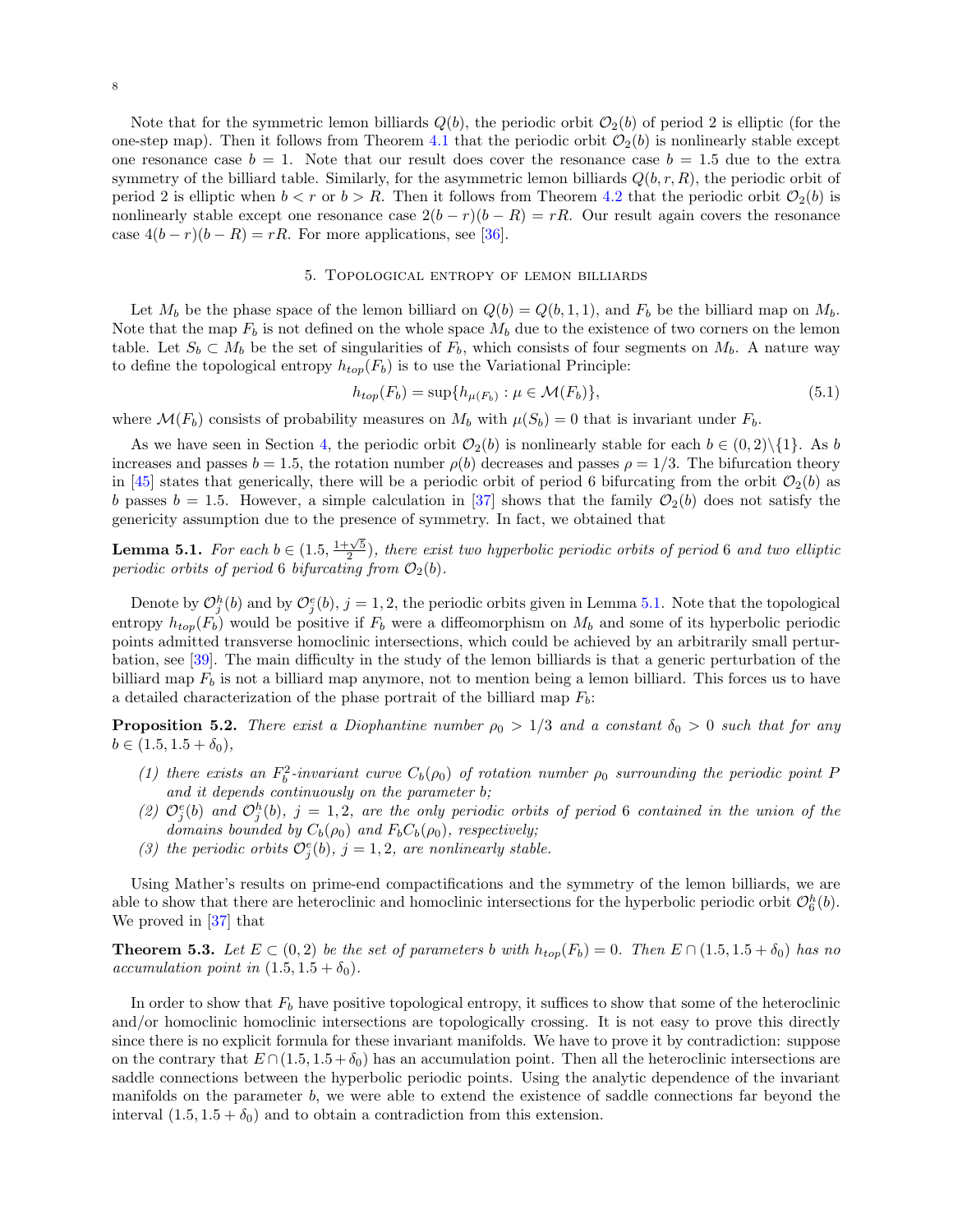Theorem [5.3](#page-7-1) provides an important progress towards Conjecture [1.1.](#page-1-1) One of our projects is to prove the general case that  $h_{top}(F_b) > 0$  for every  $0 < b < 2$ .

#### 6. Metric properties of partially hyperbolic systems

The partially hyperbolic systems are introduced by Pugh–Shub [\[56\]](#page-10-33) and Brin–Pesin [\[11\]](#page-9-25) and are generalizations of the uniformly hyperbolic system, also known as Anosov system (named by Smale). Anosov proved in [\[2\]](#page-9-26) that every volume-preserving Anosov system is ergodic. In [\[62\]](#page-10-34) Sinaˇı proved that each transitive Anosov diffeomorphism f admits a unique Gibbs measure  $\mu_f$  such that its support supp $(\mu_f) = M$ , and its basin  $B(\mu_f)$  is of full volume. Therefore, for each transitive Anosov diffeomorphism, the orbit for almost every point is dense on M. The existence of above special measure has later been proved for Axiom A attractors by Bowen and Ruelle [\[9\]](#page-9-27) and been named as the SRB measure.

Note that Anosov systems form an open set and their ergodicity is automatically *stable* under perturbations. Clearly there are many partially hyperbolic systems that are not ergodic. However, the nonergodic ones are not typical among the set of partially hyperbolic systems, as conjectured by Pugh and Shub [\[57\]](#page-10-35):

## **Stable Ergodicity Conjecture**. Stably ergodic systems are  $C^r$ -dense among  $PH_m^r(M)$  (for each  $r \geq 1$ ).

They also designed a program for proving above conjecture:

- (PS1) Stably accessible diffeomorphisms are C<sup>r</sup>-dense among PH<sup>r</sup>(M) for each  $r \geq 1$ .
- (PS2) If  $f \in PH_m^2(M)$  is essentially accessible, then it is ergodic.

**Definition.** Let  $f : M \to M$  be a partially hyperbolic diffeomorphism on M,  $\mathcal{W}^u$  and  $\mathcal{W}^s$  be the unstable and stable foliations of f. The accessibility class of x,  $A_f(x)$ , is the set of points that can be connected to x via an su-path  $\gamma = \gamma_1 \# \cdots \# \gamma_k$ , where each  $\gamma_i$  lies in a single leaf of  $\mathcal{W}^u$  or  $\mathcal{W}^s$ . Then f is said to be accessible if  $A_f(x) = M$  for some x.

There has been some significant progress on the  $C<sup>1</sup>$  Stable Ergodicity Conjecture, see [\[17,](#page-9-7) [25,](#page-9-28) [18,](#page-9-29) [60,](#page-10-36) [5,](#page-9-30) [6\]](#page-9-31) and finally proved completely in [\[7\]](#page-9-32). To prove ergodicity of volume-preserving systems, a key tool is *Hopf* argument. It has been noticed for quite a while (see [\[59\]](#page-10-37)) that Hopf's argument only works for smooth measures, since it is based on *Birkhoff ergodic theorem* and relies heavily on the invariance of a smooth measure  $m$ . There has been a lot of interest in whether analogous results hold for general dissipative systems.

To state our theorem for dissipative partially hyperbolic systems, we need to introduce some relevant notations. A subset  $W \subset M$  is said to be *wandering* with respect to f if all of its iterates  $f^nW, n \in \mathbb{Z}$ , are mutually disjoint. The *dissipative part*  $D_f$  of f is the measurable union of the collection of wandering sets of positive measure (let  $D_f = \emptyset$  if no such set exists). The complement  $C_f = M \backslash D_f$  is called the *conservative* part of f. Then the partition  $\{C_f, D_f\}$  is called the *Hopf decomposition* of the diffeomorphism f on M.

We proved in [\[71\]](#page-10-11) that

**Theorem 6.1.** Let  $f \in PH^2(M)$  be essentially accessible,  $\{C_f, D_f\}$  be the Hopf decomposition of M with respect to f. If  $m(C_f) > 0$ , then f is transitive, and the orbit of x is dense for m-a.e.  $x \in C_f$ .

Now assume that f admits some ACIP  $\mu$ . Let  $E_{\mu} = \{x \in M : \frac{d\mu}{dm}(x) > 0\}$  be the essential support of  $\mu$ . Then it is easy to see  $m(E_{\mu}) > 0$  and  $E_{\mu} \subset C_f$ . Therefore, such a map f is transitive, and  $\mu$ -a.e. x has a dense orbit on M. Moreover, we have

**Theorem 6.2.** Suppose  $f \in PH^2(M)$  is essentially accessible and center-bunched. Then we have

- (1) [\[70\]](#page-10-10) If there is an ACIP  $\mu \ll m$ , then  $\mu$  is equivalent to m and is ergodic.
- (2) [\[71\]](#page-10-11) Either f is completely dissipative:  $m(C_f) = 0$ , or  $(f, m)$  is ergodic.

This generalizes Gurevich and Oseledets's results for Anosov systems in [\[31\]](#page-9-33). In [\[71\]](#page-10-11) we also obtained some intersecting results for Anosov diffeomorphisms. Recall that Bowen [\[8\]](#page-9-34) gave a new definition of the topological entropy  $h_B(f, E)$  of subsets  $E \subset X$  that resembles the definition of Hausdorff dimension dim $_H(E)$ . We proved in [\[71\]](#page-10-11) that for any transitive Anosov diffeomorphism  $f : M \to M$ , for any two invariant measures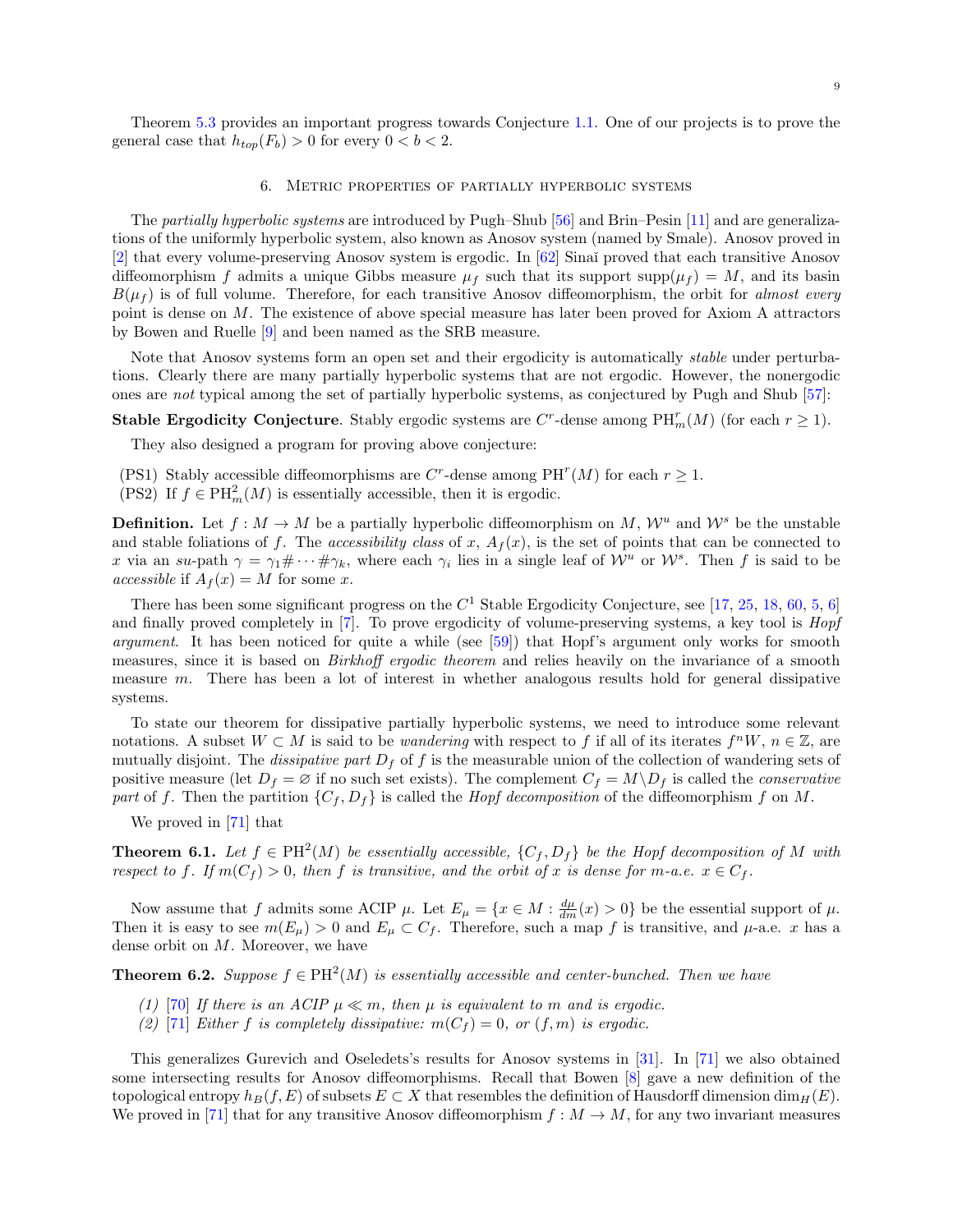$\mu, \nu$  of f, there exists an invariant subset  $E = E(\mu, \nu) \subset M$  such that the forward entropy and backward entropy of f on E satisfy

$$
h_B(f, E) = h_\mu(f), \quad h_B(f^{-1}, E) = h_\nu(f). \tag{6.1}
$$

By the affine property of metric entropy, for any  $0 \le a \le h_{top}(f)$ , there is an invariant (not necessarily ergodic) measure  $\mu$  with metric entropy  $h_{\mu}(f) = a$ . Combining [\(6.1\)](#page-9-35), we conclude that for any pair of numbers  $(a, b) \in [0, h_{top}(f)] \times [0, h_{top}(f)]$ , there exists an invariant subset  $E = E(a, b) \subset M$ , such that the forward entropy and backward entropy of  $f$  on  $E$  satisfy

$$
h_B(f, E) = a, \quad h_B(f^{-1}, E) = b. \tag{6.2}
$$

In particular, the entropy  $h_B(f, E)$  of a subset E is asymmetric with respect to time-reversal  $f \leftrightarrow f^{-1}$ .

#### <span id="page-9-35"></span>**REFERENCES**

- <span id="page-9-6"></span>[1] F. Abdenur, C. Bonatti, L. Diaz. Non-wandering sets with non-empty interiors. Nonlinearity 17 (2004), no. 1, 175–191.
- <span id="page-9-26"></span>[2] D. V. Anosov. Geodesic flows on closed Riemann manifolds with negative curvature. Trudy Mat. Inst. Steklov. 90, 1967.
- <span id="page-9-24"></span>[3] D. V. Anosov, A. B. Katok. New Examples in Smooth Ergodic Theory, Ergodic Diffeomorphisms. Trans. Mosc. Math. Soc. 23 (1972), 1–35 (English translation).
- <span id="page-9-12"></span>[4] M. Asaoka, K. Irie. A  $C^{\infty}$ -closing lemma for Hamiltonian diffeomorphisms of closed surfaces. Geom. Funct. Anal. 26 (2016), no. 5, 1245–1254.
- <span id="page-9-30"></span>[5] A. Avila, J. Bochi, A. Wilkinson. Nonuniform center bunching and the genericity of ergodicity among  $C^1$  partially hyperbolic symplectomorphisms. Ann. Sci. de l'Ecole Norm. Sup. 42 (2009), 931–979.
- <span id="page-9-31"></span>[6] A. Avila, S. Crovisier, A. Wilkinson. Diffeomorphisms with positive metric entropy. Pub. Math. IHES 124 (2016), 319–347.
- <span id="page-9-32"></span>[7] A. Avila, S. Crovisier, A. Wilkinson.  $C^1$  density of stable ergodicity. Adv. Math. 379 (2021), Paper No. 107496, 68 pp.
- <span id="page-9-34"></span>[8] R. Bowen. Topological entropy for noncompact sets. Trans. Amer. Math. Soc. 184 (1973), 125–136.
- <span id="page-9-27"></span>[9] R. Bowen, D. Ruelle. The ergodic theory of Axiom A flows. Invent. Math. 29 (1975), no. 3, 181–202.
- <span id="page-9-5"></span>[10] M. Brin. Topological transitivity of a certain class of dynamical systems, and flows of frames on manifolds of negative curvature Functional Anal. Appl., 9 (1975), 8–16.
- <span id="page-9-25"></span>[11] M. Brin, J. Pesin. Partially hyperbolic dynamical systems. (Russian) Izv. Akad. Nauk SSSR Ser. Mat. 38 (1974), 170–212.
- <span id="page-9-20"></span>[12] L. Bunimovich. On billiards closed to dispersing. Matem. Sbornik 95 (1974), 49–73.
- <span id="page-9-0"></span>[13] L. Bunimovich. On ergodic properties of certain billiards. Funct. Anal. Appl. 8 (1974), 254–255.
- <span id="page-9-22"></span>[14] L. Bunimovich. On absolutely focusing mirrors. Lect. Notes Math. 1514 (1992), 62–82.
- <span id="page-9-23"></span>[15] L. Bunimovich and A, Grigo, Focusing components in typical chaotic billiards should be absolutely focusing. Commun. Math. Phys. 293 (2010), 127–143.
- <span id="page-9-2"></span>[16] L. A. Bunimovich, H.-K. Zhang, P. Zhang. On another edge of defocusing: hyperbolicity of asymmetric lemon billiards. Comm. Math. Phys. 341 (2016), 781–803.
- <span id="page-9-7"></span>[17] K. Burns, D. Dolgopyat, Y. Pesin. Partial hyperbolicity, Lyapunov exponents and stable ergodicity. J. Stat. Phys. 108 (2002), 927–942.
- <span id="page-9-29"></span>[18] K. Burns, A. Wilkinson. On the ergodicity of partially hyperbolic systems. Ann. Math. 171 (2010), 451–489.
- <span id="page-9-1"></span>[19] J. Chen, L. Mohr, H. Zhang, P. Zhang. Ergodicity of the generalized lemon billiards. Chaos 23, 043137 (2013).
- <span id="page-9-18"></span>[20] G. Contreras, F. Oliveira. Homoclinics for geodesic flows of surfaces. arXiv:2205.14848.
- <span id="page-9-17"></span>[21] G. Contreras, G. Paternain. Genericity of geodesic flows with positive topological entropy on  $S^2$ . J. Diff. Geom. 61 (2002), 1–49.
- <span id="page-9-9"></span>[22] D. Cristofaro-Gardiner, R. Prasad, B. Zhang. Periodic Floer homology and the smooth closing lemma for area-preserving surface diffeomorphisms. arXiv:2110.02925.
- <span id="page-9-14"></span>[23] M. J. Dias Carneiro, S. Oliffson Kamphorst, S. Pinto-de-Carvalho. Elliptic islands in strictly convex billiards. Ergod. Th. Dynam. Syst. 23 (2003), 799–812.
- <span id="page-9-15"></span>[24] M. J. Dias Carneiro, S. Oliffson Kamphorst, S. Pinto-de-Carvalho. Periodic orbits of generic oval billiards. Nonlinearity 20 (2007), 2453–2462.
- <span id="page-9-28"></span>[25] D. Dolgopyat, A. Wilkinson. Stable accessibility is  $C<sup>1</sup>$  dense. Astérisque 287 (2003), 33–60.
- <span id="page-9-21"></span>[26] V. Donnay. Using integrability to produce chaos: billiards with positive entropy. Commun. Math. Phys. 141 (1991), 225–257.
- <span id="page-9-16"></span>[27] V. Donnay. Transverse homoclinic connections for geodesic flows. IMA Vol. Math. Appl. 63, Hamiltonian Dynamical Systems, 1995, 115–125.
- <span id="page-9-13"></span>[28] V. Donnay. Creating transverse homoclinic connections in planar billiards. J. Math. Sci. 128 (2005), 2747–2753.
- <span id="page-9-10"></span>[29] O. Edtmair, M. Hutchings. PFH spectral invariants and  $C^{\infty}$  closing lemmas. arXiv:2110.02463.
- <span id="page-9-19"></span>[30] B. Fayad, R. Krikorian. *Herman's last geometric theorem.* Ann. Sci. Éc. Norm. Supér. 42 (2009), 193–219.
- <span id="page-9-33"></span>[31] B. Gurevic, V. Oseledec. Gibbs distributions, and the dissipativity of C-diffeomorphisms. Soviet Math. Dokl. 14 (1973), 570–573.
- <span id="page-9-8"></span>[32] S. Hayashi. Connecting invariant manifolds and the solution of the  $C^1$  stability and  $\Omega$ -stability conjectures for flows. Ann. of Math. (2) 145 (1997), 81–137.
- <span id="page-9-4"></span>[33] E. Heller, S. Tomsovic. Postmodern quantum mechanics. Physics Today 46 (1993), 38–46.
- <span id="page-9-11"></span>[34] K. Irie. Dense existence of periodic Reeb orbits and ECH spectral invariants. J. Mod. Dyn. 9 (2015), 357–363.
- <span id="page-9-3"></span>[35] X. Jin, P. Zhang. Hyperbolicity of asymmetric lemon billiards. Nonlinearity 34 (4) (2021), 2402–2429.